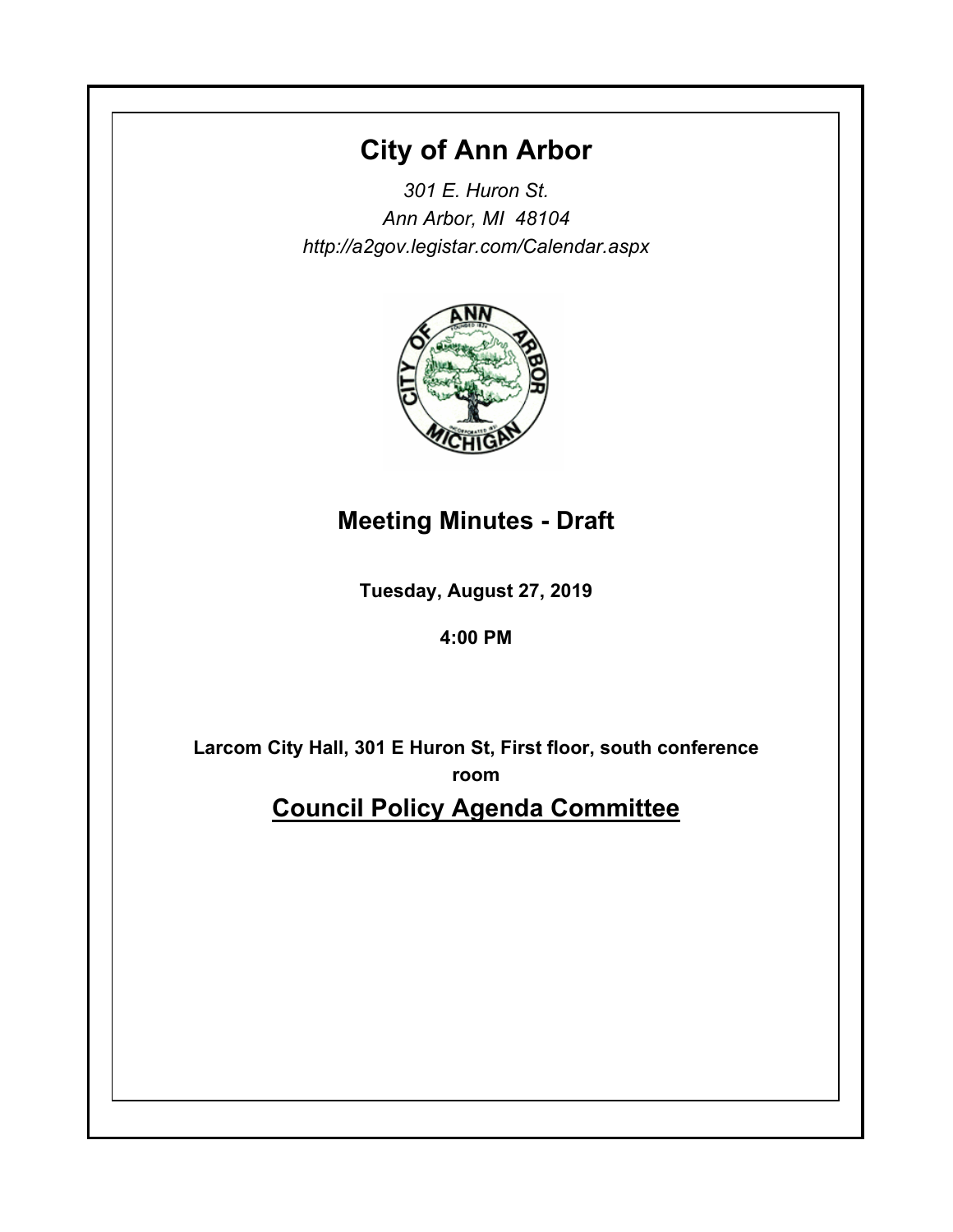#### **CALL TO ORDER**

*The Chair called the meeting to order at 4:02 p.m.*

### **ROLL CALL**

### **Also in attendance were City Administrator Howard Lazarus & City Attorney Stephen Postema**

- **Present:** 4 Jack Eaton, Kathy Griswold, Jane Lumm and Chip Smith
- **Absent:** 1 Jeff Hayner

#### **APPROVAL OF AGENDA**

**A motion was made by Councilmember Lumm, seconded by Councilmember Griswold, that the agenda be Approved with changes. On a voice vote, the Chair declared the motion carried. Agenda changes included the addition of several House bills under unfinished business.**

#### **APPROVAL OF MINUTES**

**[19-1654](http://a2gov.legistar.com/gateway.aspx?M=L&ID=23294)** Council Policy Agenda Committee meeting minutes for June 23, 2019

## **A motion was made by Councilmember Lumm, seconded by Councilmember Griswold, that the minutes be Approved as presented. On a voice vote, the Chair declared the motion carried.**

#### **NEW BUSINESS**

**[19-1655](http://a2gov.legistar.com/gateway.aspx?M=L&ID=23295)** Resolution to Advocate for the Expansion of State of Michigan Recycling **Grants** 

> **A motion was made by Councilmember Lumm that the Resolution be Approved by the Committee as Amended. On a voice vote, the Chair declared the motion carried.**

#### **UNFINISHED BUSINESS**

HB 4046, HB 4733, State Crosswalk Law, Dark Stores